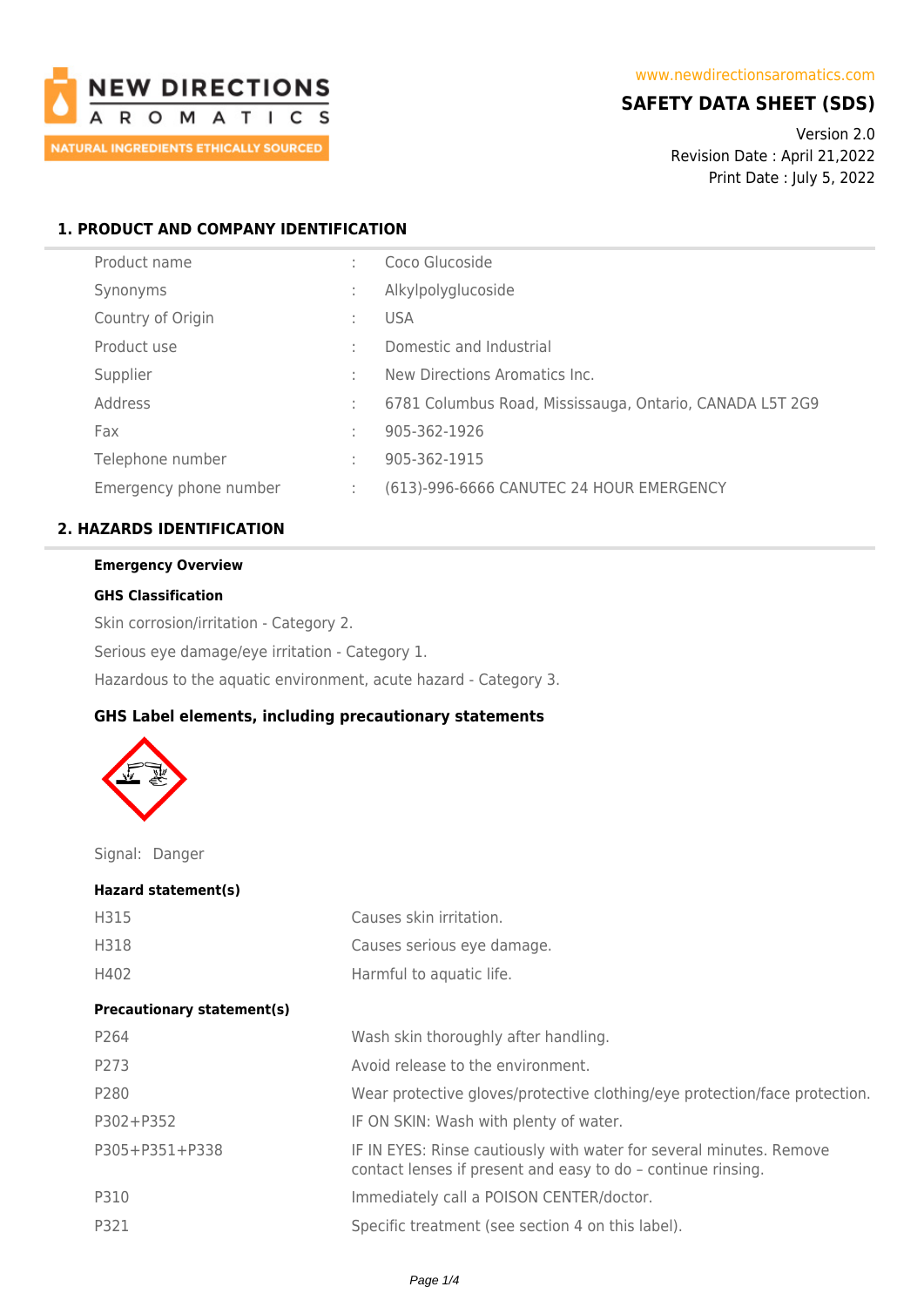| P332+P313 | If skin irritation occurs: Get medical advice/attention.      |
|-----------|---------------------------------------------------------------|
| P362      | Take off contaminated clothing.                               |
| P501      | Dispose of contents/container according to local regulations. |

## **3. COMPOSITION / INFORMATION INGREDIENTS**

| <b>Product Name</b>       | CAS NO      | EC NO | <b>Concentration</b> |
|---------------------------|-------------|-------|----------------------|
| Alkylpolyglycoside C8-10  | 68515-73-1  | ۰     | $15 - 20\%$          |
| Alkylpolyglycoside C10-16 | 110615-47-9 | $\,$  | $25 - 35\%$          |

## **4. FIRST AID MEASURES**

## **Eye contact**

Immediately flush eyes with plenty of cool water for at least 15 minutes. Get medical attention if irritation occurs.

#### **Skin contact**

Remove contaminated clothing. Wash area with soap and water. If irritation occurs, get medical attention.

#### **Inhalation**

If inhaled, removed to fresh air. Get medical attention if symptoms appear.

#### **Ingestion**

Seek medical attention or contact local poison control center.

## **5. FIRE FIGHTING MEASURES**

#### **Suitable extinguishing media**

Water spray, water jet, foam, dry powder, carbon dioxide.

#### **Special protective equipment and precautions for fire-fighters**

Wear proper protective equipment. Exercise caution when fighting any chemical fire. Use water spray or fog for cooling exposed containers.

## **Special hazards arising from the substance or its combustible products**

Hazardous decomposition products may be formed at extreme heat or if burned.

#### **6. ACCIDENTAL RELEASE MEASURES**

#### **Personal precautions, protective equipment and emergency procedures.**

Equip clean crew with proper protection. Respiratory protection equipment may be necessary.

#### **Environmental precautions**

Prevent entry to sewers and public waters. Notify authorities if product enters sewers or public waters.

#### **Methods and materials for containment and cleaning up**

Clean up any spills as soon as possible, using an absorbent material to collect it. Use suitable disposal containers.

## **7. HANDLING AND STORAGE**

## **Precautions for safe handling**

No direct lighting. No smoking. Ensure prompt removal from eyes, skin and clothing. Wash hands and other exposed areas with mild soap and water before eating, drinking or smoking and when leaving work. Handle in accordance with good industrial hygiene and safety procedures.

#### **Conditions for safe storage, including any incompatibilities**

Provide local exhaust or general room ventilation to minimize dust and/or vapour concentrations. Keep container closed when not in use. Storage temperature - 15 - 40 °C.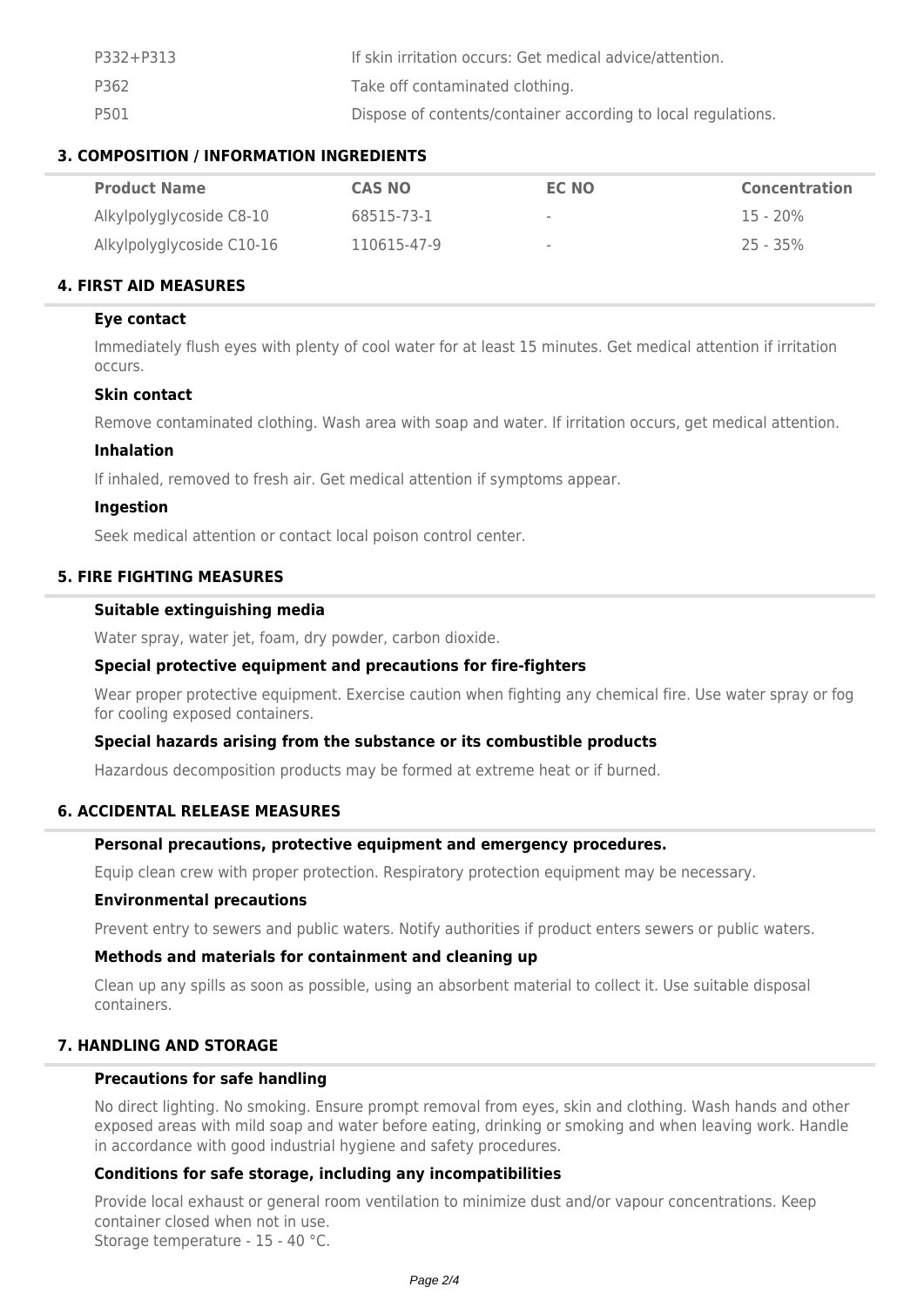## **8. EXPOSURE CONTROLS AND PERSONAL PROTECTION**

## **Eyes**

Use tightly sealed goggles.

## **Skin**

If skin contact or contamination of clothing is likely, protective clothing should be worn. Use protective gloves.

#### **Ingestion**

Not for ingestion.

## **9. PHYSICAL AND CHEMICAL PROPERTIES**

| Appearance                    | Pale yellow to yellow viscous liquid    |
|-------------------------------|-----------------------------------------|
| Odor                          | Mild odor.                              |
| рH                            | $11.5 - 12.5$ @ 20 °C                   |
| Initial b.p and boiling range | >100 °C                                 |
| Flash point                   | $>101^{\circ}$ C                        |
| Relative density              | 1.1 g/cm <sup>3</sup> @ 25 $^{\circ}$ C |
| Solubility (ies)              | Soluble in water.                       |

## **10. STABILITY AND REACTIVITY**

## **Reactivity**

This material presents no significant reactivity hazard.

#### **Chemical stability**

Chemically stable.

#### **Possibility of hazardous reactions**

Hazardous polymerization will not occur.

## **Conditions to avoid**

Avoid sparks, flame and other heat sources.

#### **Incompatible materials**

Strong oxidizing agents.

#### **11. TOXICOLOGICAL INFORMATION**

#### **Acute toxicity**

Oral (LD50): > 2000 mg/kg.

#### **Carcinogenicity**

None of the components of this material are listed as a carcinogen.

#### **Teratogenicity**

Non-teratogenic.

### **Mutagenicity**

Non-mutagenic.

#### **Reproductive toxicity**

Non-toxic.

# **Skin contact**

Skin contact may cause irritation.